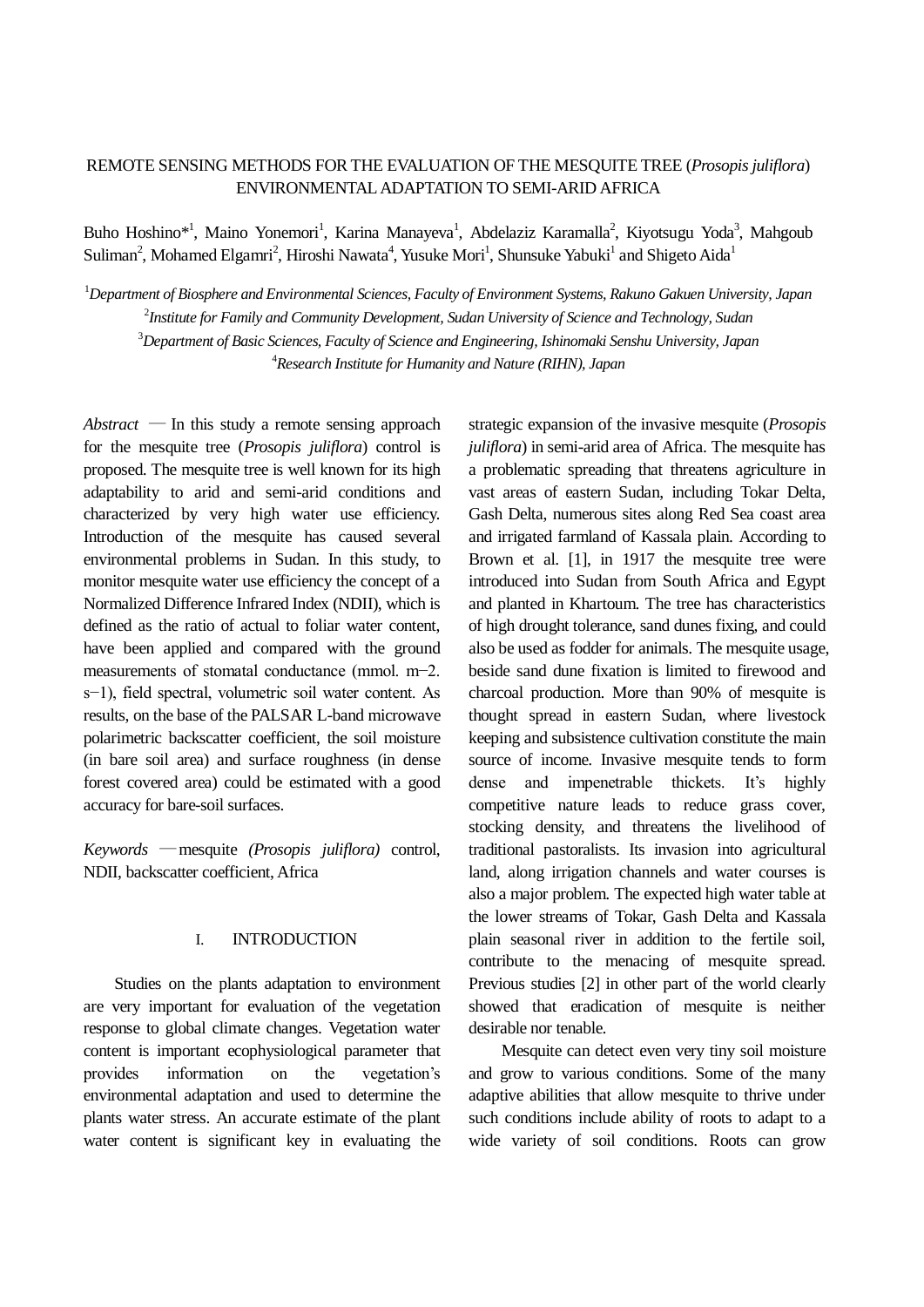upwards towards the soil surface to capitalize on little rainfall, but can also grow to depths of 80 m and extend laterally more than 30 m. This is the most extensive root system of any plant in the world [3].

### II. METHODOLOGY AND RESULT

#### *A. Measurement of stomatal conductance*

In the eastern Sudan's semi-arid land, adaptation of the mesquite to a variety of habitats may be related to a plasticity of root system distribution. Mesquite tree uses deep ground water with a taproot in the dry season and the soil water with a lateral roots in wet season. When available, mesquite will exploit sources of deep water by growing a taproot. Mesquite can also persist on sites that have little or no ground water by growing lengthy shallow lateral roots. Therefore, most of the native plants growing around a mesquite tree become withered and died.

Moreover the mesquite can control the leaf water evaporation and survive even in the driest season, because the mesquite water use efficiency is higher than those of native species. Fig. 1 shows the parameters of the stomatal conductance (mmol. m−2. s−1) in native plants and mesquite. Beginning from 11:00 am, most of the native plants goes into "nap" time and reduce evapotranspiration (ET) when air temperatures are near 40 degrees. However, mesquite is gradually reducing ET from 9:00 am, and remaine low evapotranspiration during the whole day.



Fig. 1. Comparison of the stomatal conductance (mmol m−2 s−1) in native plants and invasive species (mesquite) at semi-arid area of Kassala, Sudan (Nov. 7, 2010).



Fig. 2. The field spectral reflectance of native plants and invasive species (mesquite) in semi-arid area of Kassala, Sudan (Nov. 7<sup>th</sup>, 2010)

#### *B. Normalized Difference Infrared Index*

Since leaf chlorophyll absorbs red light energy, and reflect near-infrared (NIR) light energy of sunlight. Therefore, vigorously growing healthy vegetation has low red-light reflectance (due to its chlorophyll) and high near-infrared reflectance (due to its total biomass). Fig. 2 shows parameters of the spectral reflectance of mesquite trees and the surrounding native plants. Mesquite has low red-light reflectance and high NIR reflectance. Moreover, comparison of the mesquite's absorption of red light and the reflection of NIR light with those of other native plants, showed that the mesquite was more healthy and vigorously growing. To quantify water stress level in aboriginal and invasive species we are followed. Moran et al. [4] investigated the effect of water stress on canopy architecture in alfalfa (*Medicago sativa L*.) and the sequential effect on canopy reflectance. They found water-stressed canopies to have a lower spectral reflectance in the NIR wavelength and lower spectral absorption in the red wavelength when compared with unstressed canopies. A ratio of the two wavelengths was most successful in estimating the onset of stress. In our study as shown in Fig. 2, in the same habitat, the native plants have more water-stressed growing than the mesquite. The ratio of NIR and red wavelength in the mesquite was 4.5 while those of a native plant were only 1.9.

We investigated the concept of a Normalized Difference Infrared Index (NDII), which is defined as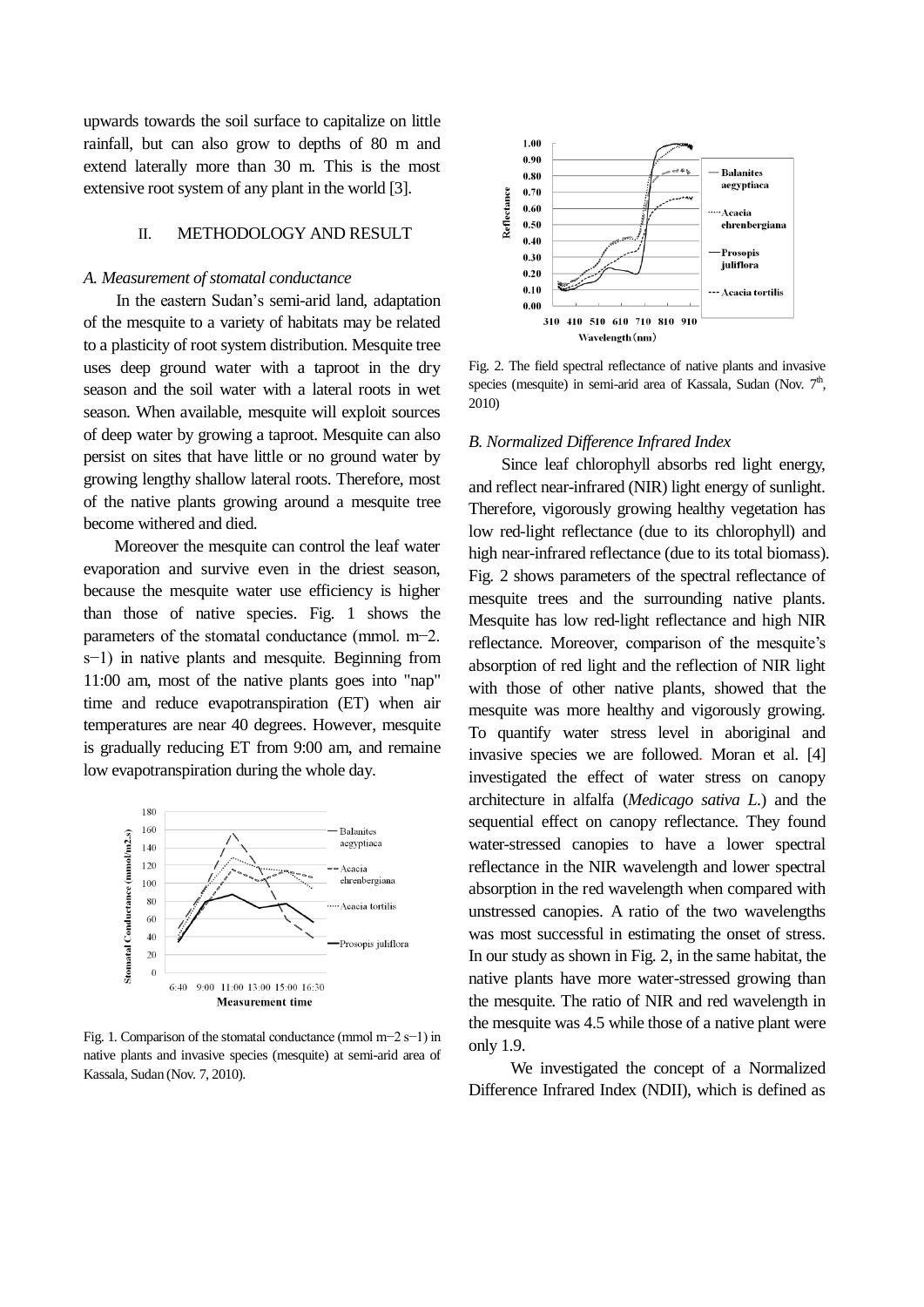the ratio of actual to foliar water content. The foliar water content is often divided by the density of liquid water to derive the equivalent water thickness (EWT). EWT is useful because the canopy EWT is equal to the leaf EWT multiplied by the leaf area index (LAI). Leaf reflectance at short wave infrared (SWIR) wavelength was increases linearly with respect to leaf reflectance at NIR for a decrease in leaf EWT. The measurement can be calculated from remotely sensed data (NIR and SWIR). Hardisky et al. [5] defined the NDII as:

$$
NDII = \frac{NIR - SWIR}{NIR + SWIR}
$$
 (1)



Fig. 3. NDII map calculated from Landsat TM5 data (where, yellow color shows mesquite trees distribution. Mesquite was expanded along the bank of a river. Dec.  $11<sup>th</sup>$ , 2009).

This is could be calculated from the Landsat 5 Thematic Mapper (TM) bands 4 and 7. Fig. 3 shows the NDII image calculated from Landsat 5 spectral band 4 and band 7. This index exhibits the ability to evaluate the invasion strategy of alien species mesquite. As shown in Fig. 3, the mesquite expansion followed a high soil moisture area along the banks of a river.

#### *C. Measurement of polarimetric backscattering*

The field measures using a hand-held soil moisture measurement system (©Hydrosense) showed that the volumetric soil water content was only 3-5% in area under the mesquite or around the mesquite trees at radius of 10 meters. As the amount of water contained in soil becomes greater, specific inductive capacity of the whole soil increases in proportion, and as a result, backscatter strength increases. In this way, analysis of backscatter strength leads to estimate the amount of water content in target land area. Based on the accurate scattering model, both the soil moisture and surface roughness can be retrieved from the measurements of polarimetric backscattering with a good accuracy for bare-soil surfaces. It is well known that the retrieval of soil moisture in vegetated surface from the microwave backscatter coefficient is affected by surface roughness. In bare soil area of Atbara River basin (in Eastern Sudan), we found good relationship between field measure soil moisture (Mv) and ALOS/PALSAR L-band backscatter coefficient  $(M<sub>v</sub> = 4.24 \sigma_{baresoil}^{0} + 126.4$ , R<sup>2</sup>=0.985). However, for

surfaces with vegetation cover, the soil moisture retrieval is a challenging problem because of complicate scattering mechanisms in the vegetation canopy. Except for dense forest canopies, backscatter from vegetation is due to surface, volume and multiple scattering [6]:

$$
\sigma_{total}^{0} = \sigma_{surface}^{0} + \sigma_{volume}^{0} + \sigma_{interaction}^{0}
$$
 (2)



Fig. 4. The total microwave backscattering coefficient ( $\sigma^0$ ) of study area in Sep. 18<sup>th</sup>, 2010 (where, (a): shows horizontal profile of backscattering coefficient  $(\sigma^0)$  of cross the mesquite covered area and bare-soil area; (b): shows R-G-B color composition image by ALOS AVNIR-2 Band 4-3-2 (where, the light red color shows mesquite trees; black lines: GPS track; black points: field measure points); and (c): shows backscattering coefficient  $(\sigma^0)$  image calculated from high resolution L-band PALSAR HH/HV polarimetric data. Where, yellow color shows the backscatter coefficient pixels and ( $\sigma_{\text{total}}^0$  > -15); white lines: GPS track; black points: field measure points).